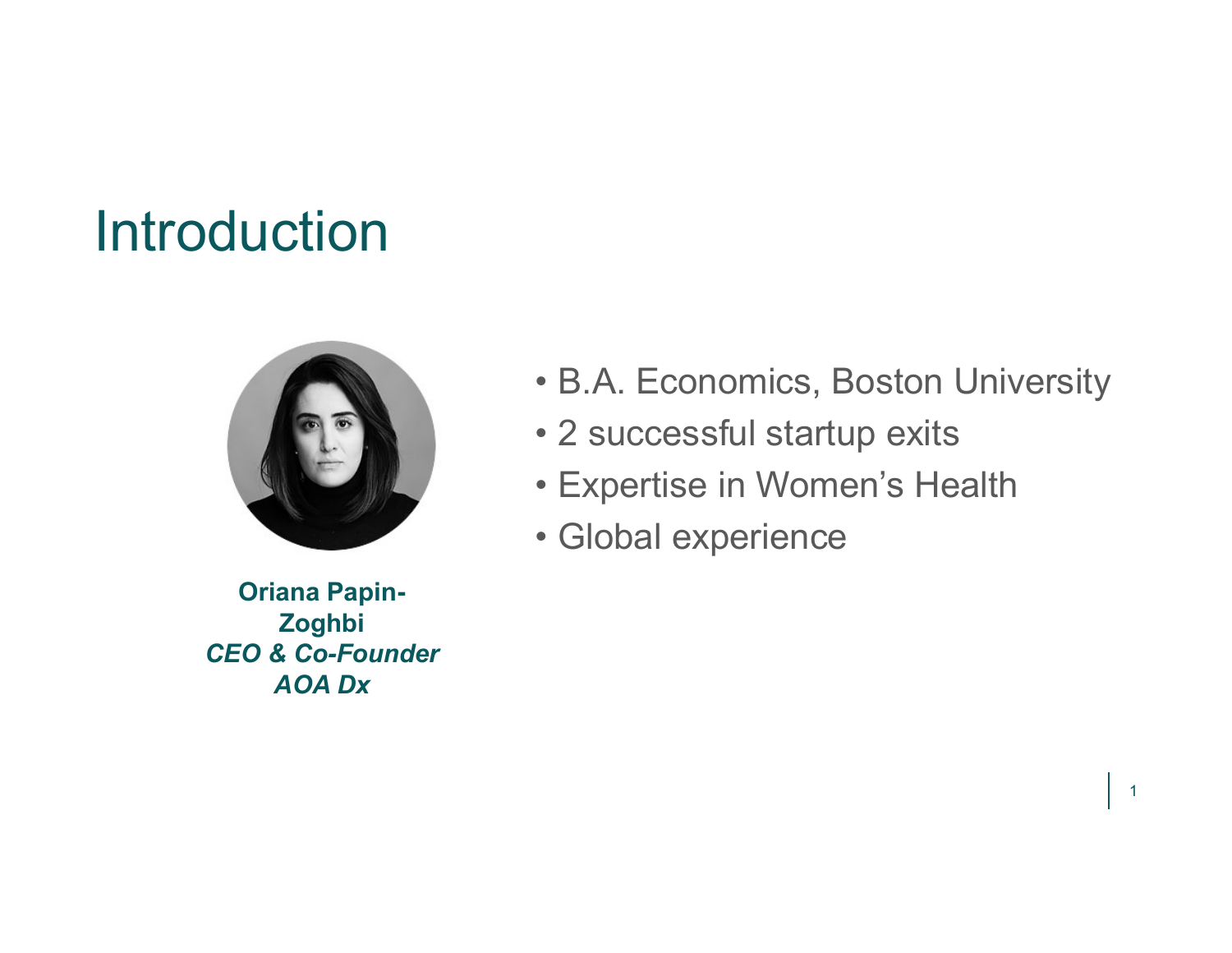# **Start-Up Experiences**<br> **Company A**<br>
FDA 510K cleared device in Maternal Fetal<br>
Medicine<br>
• Successful strategic exit at a revenue factor<br>
• 20% year over year growth in US sales<br>
• Included in numerous national and<br>
• 20% **Start-Up Experiences**<br> **Company A**<br>
FDA 510K cleared device in Maternal Fetal<br>
Medicine<br>
• Successful strategic exit at a revenue factor<br>
• Strategic<br>
• Strategic<br>
• 20% year over year growth in US sales<br>
• Included in nu **Start-Up Experiences**<br> **Company A**<br>
FDA 510K cleared device in Maternal Fetal<br>
Medicine<br>
• Successful strategic exit at a revenue factor<br>
•  $\frac{1}{20\%}$  year over year growth in US sales<br>
• Included in numerous national a **Start-Up Experiences**<br> **Company A**<br>
FDA 510K cleared device in Maternal Fetal<br>
Medicine<br>
• Successful strategic exit at a revenue factor<br>
•  $20\%$  year over year growth in US sales<br>
• Included in numerous national and<br>
• **Start-Up Experiences**<br> **Company A**<br>
FDA 510K cleared device in Maternal Fetal<br>
Medicine<br>
• Successful strategic exit at a revenue factor<br>
• Strategic exit at a revenue factor<br>
• 20% year over year growth in US sales<br>
• In • Nextribution of the Medicine<br>
• Strategic exit at a revenue factor<br>
• Successful strategic exit at a revenue factor<br>
• Successful strategic exit at a revenue factor<br>
• 20% year over year growth in US sales<br>
• Included i Start-Up Experiences

#### Company A

FDA 510K cleared device in Maternal Fetal Medicine

- of 4x
- 
- 
- worldwide
- 
- US reimbursement

#### Company B

**Company B**<br>
• Strategic exit of \$70m following FDA approval<br>
• Strategic exit of \$70m following FDA approval<br>
• FDA PMA approval within 3 years<br>
• Achieved significant market share in Europe<br>
• 20% year over year growth i FDA PMA Approved device in Maternal Fetal Medicine

- 
- 
- 
- 
- international clinical practice guidelines **1988** Included in 5 major European guidelines in 3 **Company B**<br>
FDA PMA Approved device in Maternal Fetal Medicine<br>
• Strategic exit of \$70m following FDA approval<br>
• FDA PMA approval within 3 years<br>
• Achieved significant market share in Europe<br>
• 20% year over year growt **Company B**<br>
• FDA PMA Approved device in Maternal Fetal Medicine<br>
• Strategic exit of \$70m following FDA approval<br>
• FDA PMA approval within 3 years<br>
• Achieved significant market share in Europe<br>
• 20% year over year gro **Company B**<br>
• Strategic exit of \$70m following FDA approval<br>
• Strategic exit of \$70m following FDA approval<br>
• FDA PMA approval within 3 years<br>
• Achieved significant market share in Europe<br>
• 20% year over year growth i **Company B**<br>
• FDA PMA Approved device in Maternal Fetal Medicine<br>
• Strategic exit of \$70m following FDA approval<br>
• FDA PMA approval within 3 years<br>
• Achieved significant market share in Europe<br>
• 20% year over year gro years **Company B**<br>
• Strategic exit of \$70m following FDA approval<br>
• Strategic exit of \$70m following FDA approval<br>
• FDA PMA approval within 3 years<br>
• Achieved significant market share in Europe<br>
• 20% year over year growth i
	-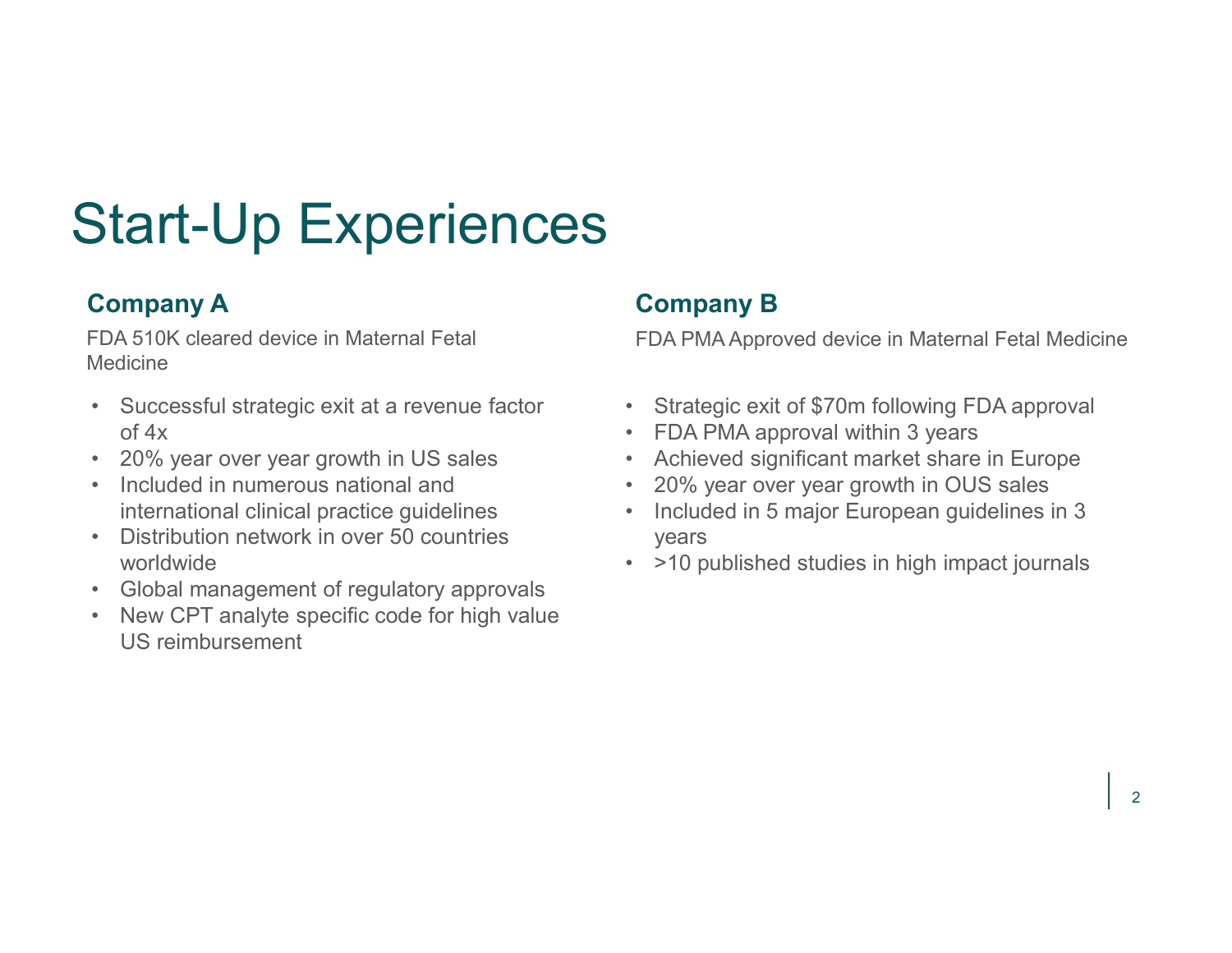## Idea to Commercialization



You have a new idea - CONGRATULATIONS!



How to get the discovery or idea into the hands of consumers to improve the status quo?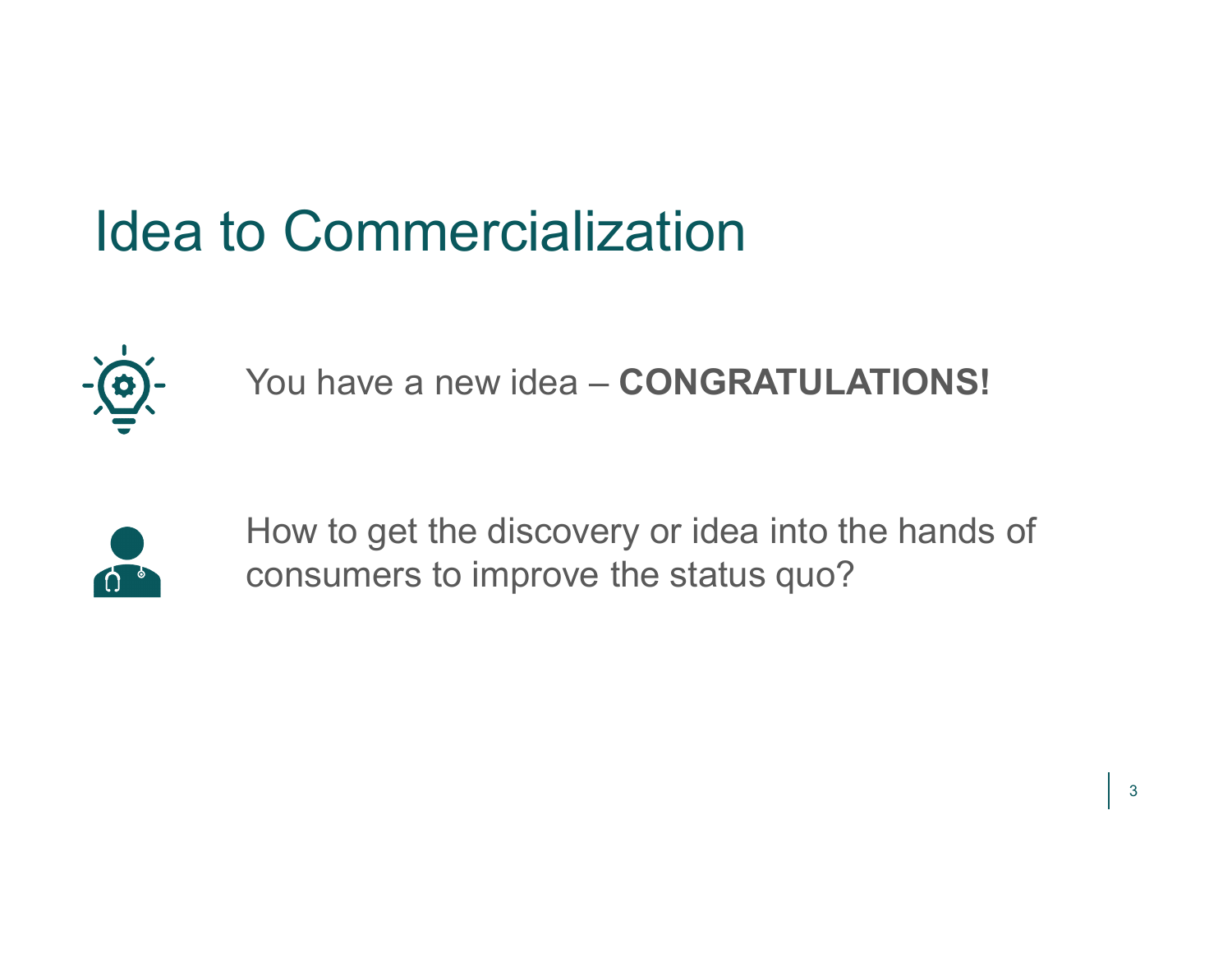## Discovery to Commercialization Pathway



### Discovery and Invention is only Step 1 of bringing the product to market.

95% of the work is still left to do!

4